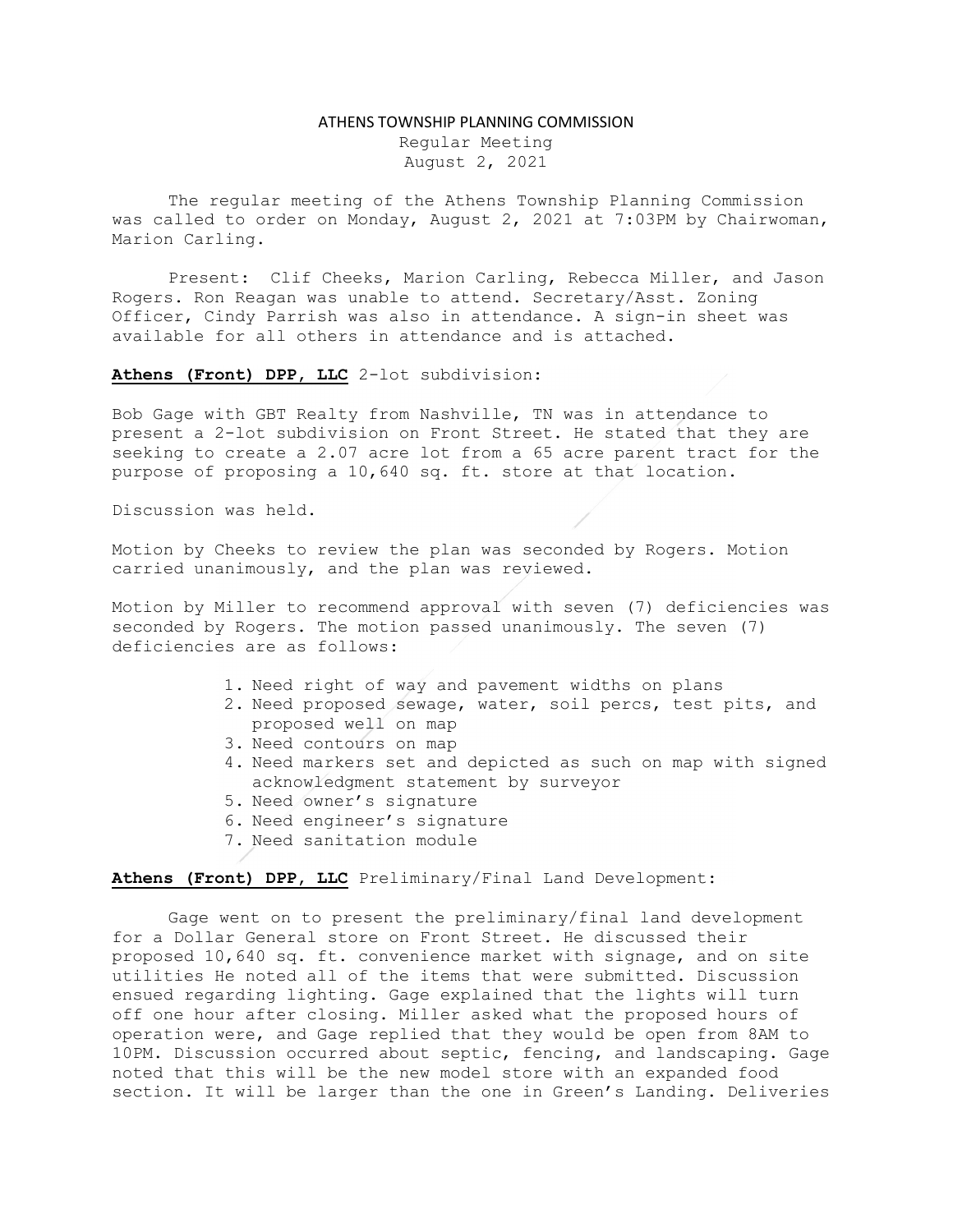Pg. 2 ATPC Regular Mtg. 8/2/21

will be scheduled for first thing Monday mornings with smaller box truck deliveries throughout the week.

Chairwoman Carling opened the floor for discussion/questions from the residents in attendance. Christine Vough asked several questions to which Gage responded. Gage corrected himself as to the hours of operation which will be 7AM-10PM. Several residents asked about the fencing and radon testing. Tim Robinson explained that radon testing is only necessary when there is a basement. Vough continued with questions about the Special Exception approval which they are seeking. Driveway and sign location were discussed. Dennis Munn asked about the zoning district (Rural Center) and what is permitted there. Miller referred him to the Zoning Ordinance. David Wilkerson asked how they can prevent more businesses from coming in and turning it into a commercial area. Discussion was held about types of businesses are permitted and not permitted within the district. Sarah Rossi and her father (via Facetime) asked about drainage issues. Onsite containment of storm water was explained. More questions arose about the fence, and Gage explained that it will go the full length of the property.

The proposed finish date is 120 days from the start of construction, Gage stated, which will be about 14-20 days after securing all necessary permits.

Motion to review the plan was made by Miller, seconded by Rogers. Motion carried unanimously. The plan was reviewed.

Motion to recommend approval with eleven (11) deficiencies was made by Rogers and seconded by Miller. The motion carried unanimously. The eleven (11) deficiencies are as follows:

- 1. Need to clarify the light poles and wall pack placement and add them to the legend on C5 and C9
- 2. Need to eliminate the light spillage over the front property line
- 3. Need to address all items on William (Skip) Schneider's comment letter except #2
- 4. Need note stating there are no existing fire hydrants
- 5. Need electric and gas will serve letters
- 6. Need to specify fence material and dumpster enclosure on C5 and detail C11.1 if it isn't going to be wooden
- 7. Remove "Subdivision" from title and add "Preliminary/Final"
- 8. Need sign package submittal
- 9. Correct C5 to 50', not 70', strip of land
- 10. Need markers set and depicted as such on map
- 11. Need storm water maintenance agreement